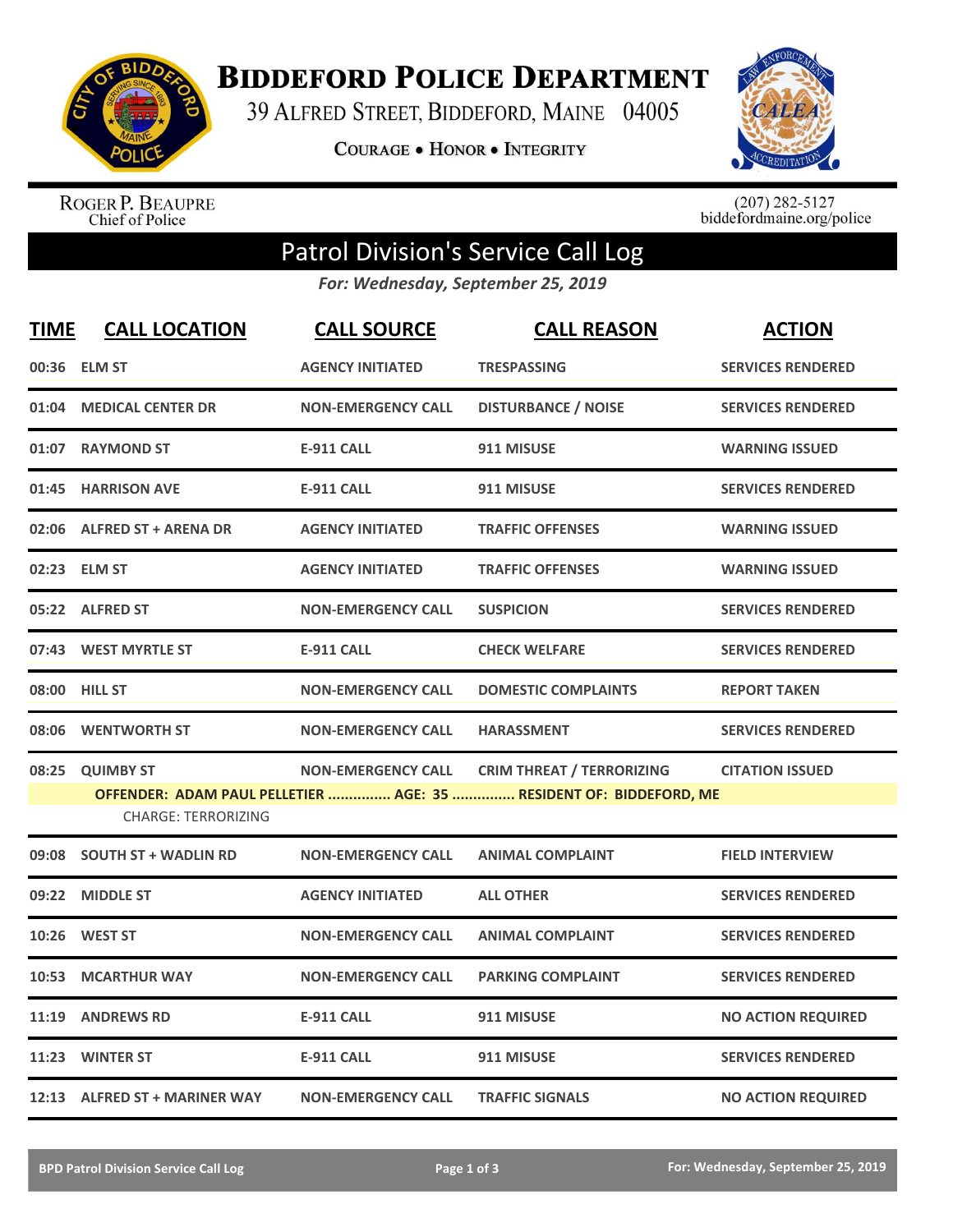| <b>TIME</b> | <b>CALL LOCATION</b>                                         | <b>CALL SOURCE</b>        | <b>CALL REASON</b>                                                                                      | <b>ACTION</b>                |
|-------------|--------------------------------------------------------------|---------------------------|---------------------------------------------------------------------------------------------------------|------------------------------|
|             | 12:25 JEFFERSON ST                                           | <b>NON-EMERGENCY CALL</b> | <b>TRESPASSING</b>                                                                                      | <b>TRANSPORT TO HOSPITAL</b> |
|             | 12:39 ALFRED ST                                              | <b>AGENCY INITIATED</b>   | <b>SHARPS CONTAINER</b>                                                                                 | <b>SERVICES RENDERED</b>     |
|             | 12:55 GUINEA RD + MISTY MEADOWS NON-EMERGENCY CALL           |                           | <b>PASS STOPPED SCHOOL BUS</b>                                                                          | <b>SERVICES RENDERED</b>     |
|             | 13:10 ELM ST                                                 | <b>E-911 CALL</b>         | 911 MISUSE                                                                                              | <b>SERVICES RENDERED</b>     |
| 13:31       | <b>MEDICAL CENTER DR</b><br><b>CHARGE: TERRORIZING</b>       | <b>NON-EMERGENCY CALL</b> | <b>CRIM THREAT / TERRORIZING</b><br>OFFENDER: LUTHER JOHN CAMPBELL  AGE: 49  RESIDENT OF: BIDDEFORD, ME | <b>CITATION ISSUED</b>       |
|             | 13:49 BACON ST + EMERY ST                                    | <b>NON-EMERGENCY CALL</b> | <b>PARKING COMPLAINT</b>                                                                                | <b>PARKING TICKET ISSUED</b> |
|             | 13:56 SOUTH ST                                               | <b>NON-EMERGENCY CALL</b> | <b>ANIMAL COMPLAINT</b>                                                                                 | <b>SERVICES RENDERED</b>     |
|             | 14:06 HILL ST                                                | <b>WALK-IN AT STATION</b> | <b>HARASSMENT</b>                                                                                       | <b>UNFOUNDED</b>             |
|             | 14:12 WASHINGTON ST                                          | <b>NON-EMERGENCY CALL</b> | <b>PUBLIC URINATION OR DEFECATIO</b>                                                                    | <b>UNABLE TO LOCATE</b>      |
|             | 14:13 CRESCENT ST                                            | <b>WALK-IN AT STATION</b> | <b>ANIMAL COMPLAINT</b>                                                                                 | <b>WARNING ISSUED</b>        |
| 14:16       | <b>MAIN ST</b>                                               | <b>AGENCY INITIATED</b>   | <b>SEX OFFENDER REGISTRATION</b>                                                                        | <b>REPORT TAKEN</b>          |
|             | 14:39 QUIMBY ST                                              | <b>WALK-IN AT STATION</b> | <b>PAPERWORK</b>                                                                                        | <b>SERVICES RENDERED</b>     |
|             | 14:46 ALFRED ST                                              | <b>WALK-IN AT STATION</b> | <b>COURT ORDERED CHECK IN</b>                                                                           | <b>SERVICES RENDERED</b>     |
|             | 15:13 ALFRED ST                                              | <b>WALK-IN AT STATION</b> | <b>SUSPICION</b>                                                                                        | <b>SERVICES RENDERED</b>     |
|             | 15:17 ELM ST                                                 | <b>NON-EMERGENCY CALL</b> | <b>NOISE COMPLAINT</b>                                                                                  | <b>SERVICES RENDERED</b>     |
|             | 15:31 ELM ST                                                 | <b>AGENCY INITIATED</b>   | <b>ANIMAL COMPLAINT</b>                                                                                 | <b>SERVICES RENDERED</b>     |
|             | <b>15:44 BIDDEFORD GATEWAY CTR</b>                           | <b>RADIO</b>              | <b>SUSPICION</b>                                                                                        | <b>SERVICES RENDERED</b>     |
|             | 15:59 PROSPECT ST                                            | <b>E-911 CALL</b>         | 911 MISUSE                                                                                              | <b>SERVICES RENDERED</b>     |
|             | <b>16:04 BRADBURY ST</b><br>CHARGE: UNLAWFUL SEXUAL TOUCHING | <b>AGENCY INITIATED</b>   | <b>PAPERWORK</b><br>OFFENDER: JOHN MOHRMANN  AGE: 76  RESIDENT OF: BIDDEFORD, ME                        | <b>CITATION ISSUED</b>       |
|             | 16:28 QUIMBY ST                                              | <b>AGENCY INITIATED</b>   | <b>PAPERWORK</b>                                                                                        | <b>NEGATIVE CONTACT</b>      |
|             | 16:32 ALFRED ST                                              | <b>WALK-IN AT STATION</b> | <b>ARTICLES LOST/FOUND</b>                                                                              | <b>REFERRED OTHER AGENCY</b> |
|             |                                                              |                           | <b>TRAFFIC OFFENSES</b>                                                                                 | <b>VSAC ISSUED</b>           |
|             | 17:01 ANDREWS RD                                             | <b>E-911 CALL</b>         | 911 MISUSE                                                                                              | <b>NO ACTION REQUIRED</b>    |
|             | 17:15 CENTER ST                                              | <b>NON-EMERGENCY CALL</b> | <b>ASSAULT</b>                                                                                          | <b>REPORT TAKEN</b>          |